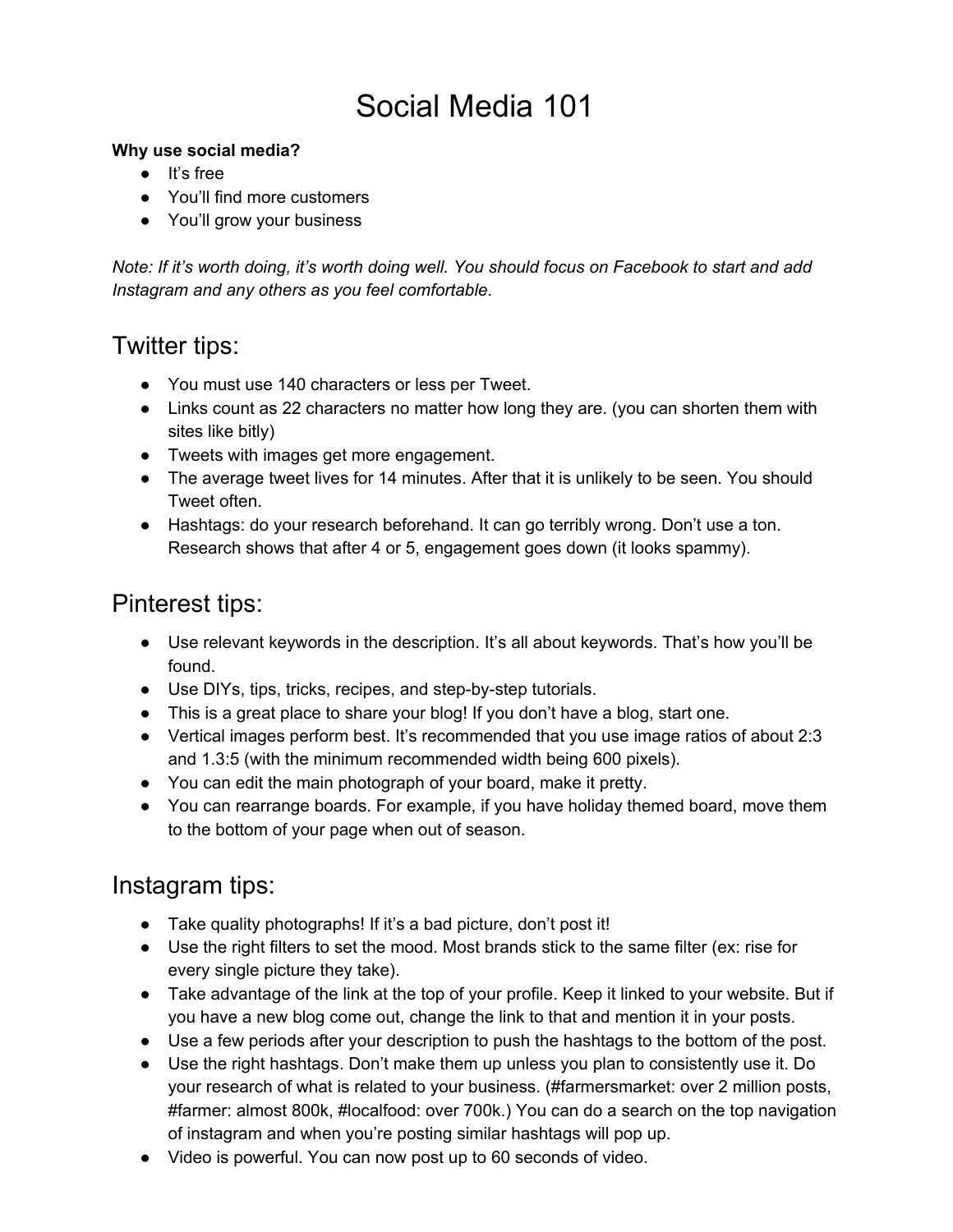# Facebook tips:

- Scheduling is made easy: use it!
- Use images!! They get much more engagement.
- Links (can change the headline and meta description to make it more interesting)
- Tag others when relevant (it encourages dialogue and sharing)
- 80/20: don't over promote yourself. Share a mix of items: 20% promoting, 80% other content.
- 20% text or less on images
- Keep it short! Most engagement is 90 characters or less!
- The more comments, likes, and shares means more engagement! Start a conversation!
- Look at your insights. You can see when to post, what posts have the most reach/engagements, where page likes are coming from, and see other similar businesses in the area.

#### **Image sizing for all ads, profiles, etc:**

<http://www.jonloomer.com/2016/09/15/facebook-image-dimensions-2016/>

## Photograph tips:

- **Rule of thirds.** Instagram already lays out the 9 square grid to rely on. "The guideline proposes that an image should be imagined as divided into nine equal parts by two equally spaced horizontal lines and two equally spaced vertical lines, and that important compositional elements should be placed along these lines or their intersections."
- Set a focal point. To set the focus on most smartphones, you simply tap the screen where your subject is in the frame. A small yellow square will appear to confirm the focus point.
- **Exposure**. Tip: tap the screen to see a sun image, if you slide your finger up, the shot will be lighter, if you slide your finger down, it will be darker.
- **Contrast:** look for a dark black and a light white and all tones in between. This will create balance.

## Creating basic graphics for free:

- Canva
- Gimp
- Instagram Layout
- Aviary

# Scheduling posts:

- Buffer
- Hootsuite
- Sprout Social